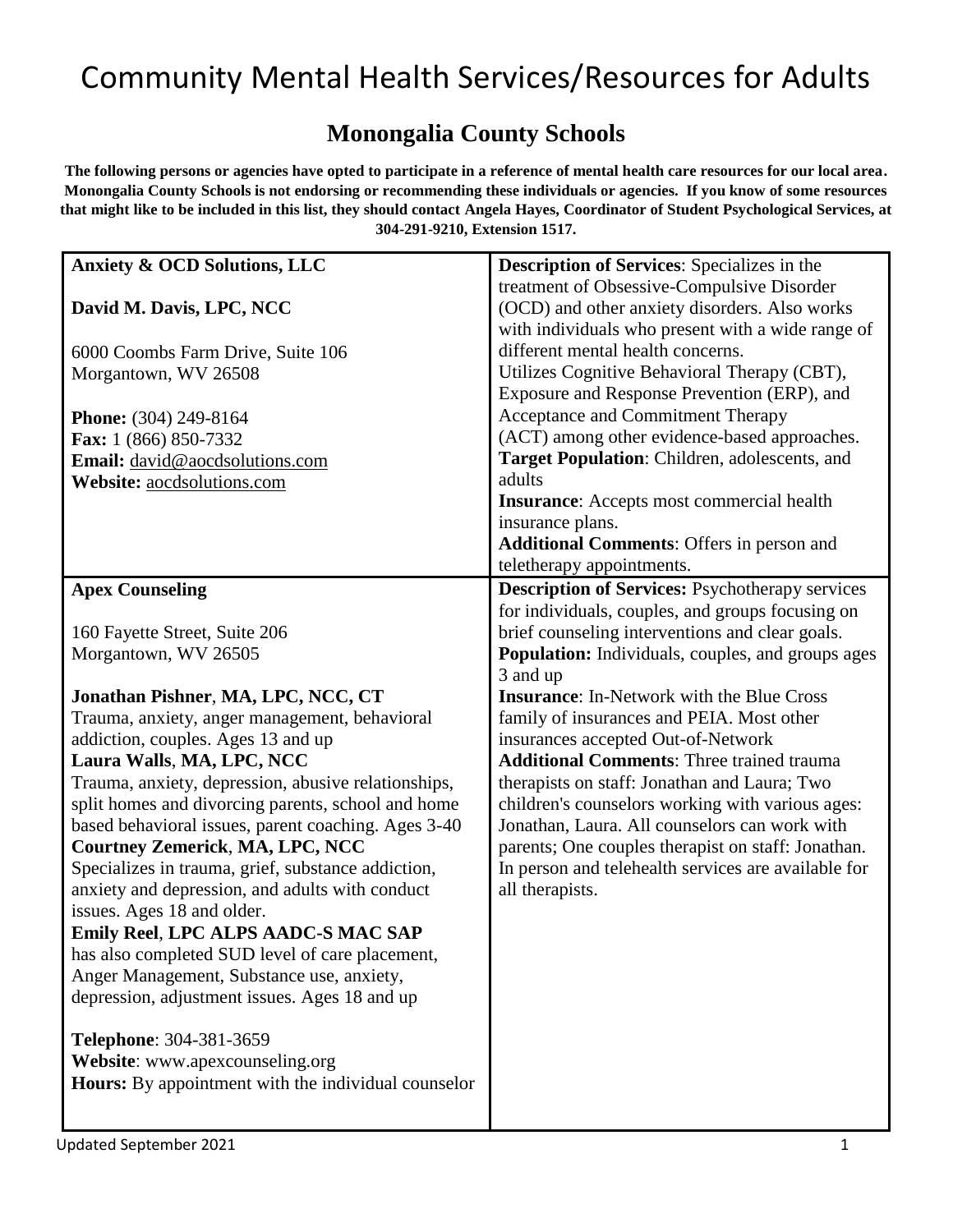| <b>APO Counseling LLC</b>                            | Description of Services: Stress, depression, grief,  |
|------------------------------------------------------|------------------------------------------------------|
|                                                      | anxiety, trauma with individuals, couples, and       |
| 1553 Stewartstown Road                               | families.                                            |
| Morgantown, WV                                       | Target Population: Children, adolescents, and        |
|                                                      | adults.                                              |
| Telephone: 304-284-8438                              | <b>Insurance:</b> Accepts most insurance providers   |
| Website: Apocounseling.com                           | excluding Medicaid and Medicare                      |
| <b>Employee Assistance Program (EAP)</b>             | <b>Description of Services: The Employee</b>         |
|                                                      | Assistance Program makes it easy to access           |
| The Standard- EAP and Worklife Services (3 session   | support, guidance, and resources. EAP services       |
| model)                                               | can help with: depression, grief, loss and           |
|                                                      | emotional well-being; family, marital and other      |
| Telephone: 888-293-6948                              | relationship issues; life improvement and goal-      |
| Available 24/7                                       | setting; addictions; stress or anxiety with work or  |
| Email: answers@healthadvocate.com                    | family; financial and legal concerns; identify theft |
| Website: healthadvocate.com/standard3                | and fraud resolution; online will preparation and    |
|                                                      | other legal documents. EAP also includes             |
| *Available to all employees of Monongalia County     | WorkLife Services that can provide consultation      |
| Schools including spouses, domestic partners,        | and referral for childcare services, eldercare       |
| dependent children to age 26, all other household    | services, health and wellness, emotional and well-   |
| members                                              | being, daily living resources, relocation, and       |
|                                                      | community volunteering.                              |
|                                                      | Personal assistance is immediate, confidential, and  |
|                                                      | available when you need it.                          |
| <b>Fremouw-Sigley-Baker Psychological Associates</b> | <b>Description of Services:</b> Complete range of    |
|                                                      | psychological services including individual,         |
| Diane T. Woodrum, Ed.D                               | family, and group therapy, social skills, ADHD,      |
|                                                      | anxiety, behavioral difficulties, and trauma         |
| 1445 Stewartstown Rd                                 | <b>Assessment/Evaluation Types: Educational and</b>  |
| Suite 200                                            | psychological evaluations, including ADHD,           |
| Morgantown, WV 26505                                 | learning disabilities.                               |
|                                                      | <b>Targeted Population: Ages 3-21</b>                |
| Telephone: 304-598-2300                              | <b>Insurance:</b> Medicaid and most insurances       |
| Hours of Operation: 8:00 to 4:00                     |                                                      |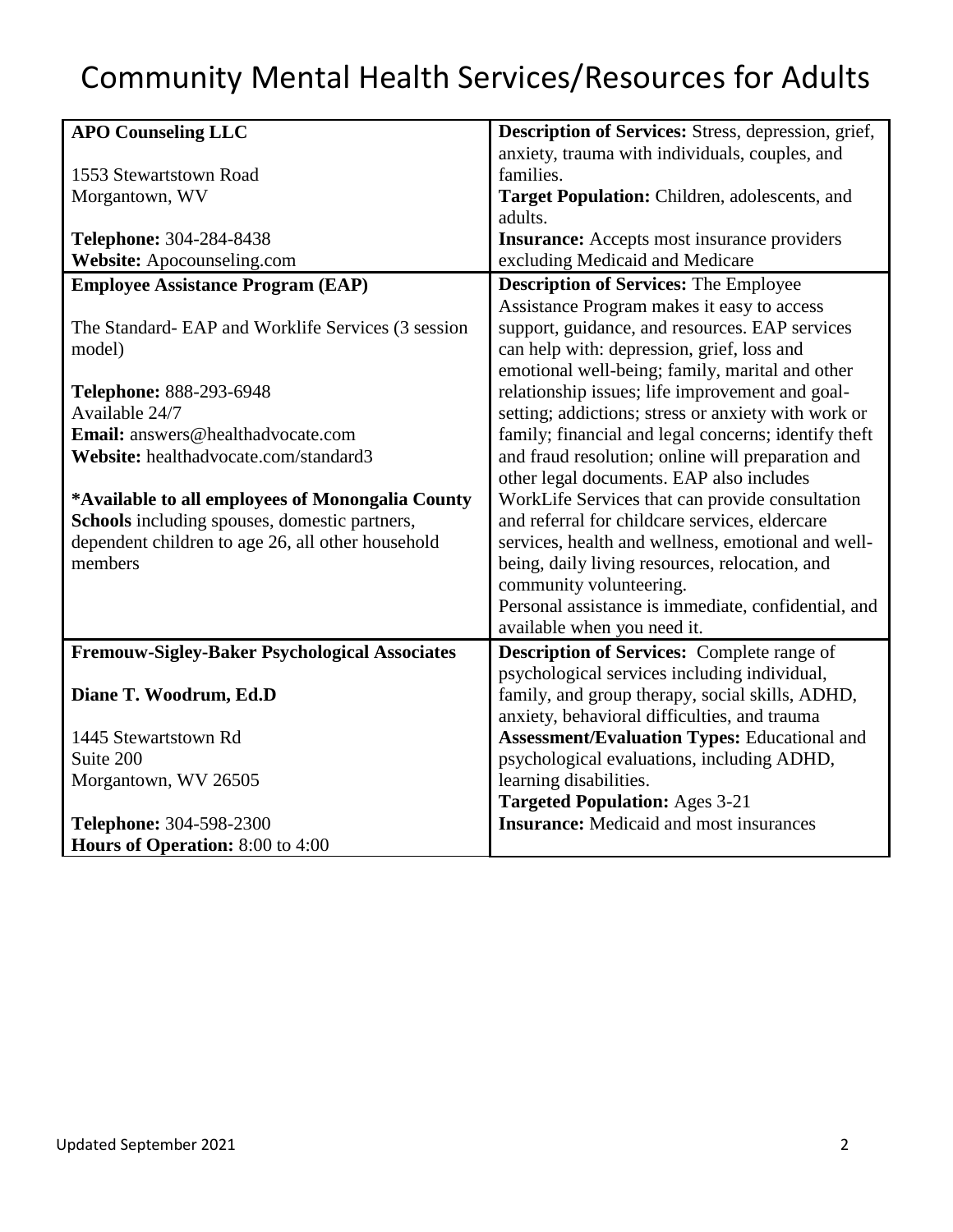| <b>Harmony Roots</b>                             | <b>Description of Services: Board certified</b>                                  |
|--------------------------------------------------|----------------------------------------------------------------------------------|
|                                                  | psychiatrists and licensed therapists providing                                  |
| 1005 White Willow Way                            | general psychiatry including medication                                          |
| Morgantown, WV 26505                             | management and therapy. Treatment for targeted                                   |
|                                                  | for individuals with conditions including                                        |
| Telephone: 304-460-5123                          | depression, anxiety, bipolar disorder,                                           |
| Website: GRWHealth.com                           | schizophrenia, ADHD, substance abuse, and body                                   |
| Email: info@grwhealth.com                        | image. We are also qualified to assess and provide                               |
| Hours of Operation: Monday - Thursday: 8am -     |                                                                                  |
|                                                  | documentation for an Emotional Support Animal.<br>Telehealth services available. |
| 6:30pm; Friday: 8am-4:30 pm. Saturday visits are |                                                                                  |
| provider specific.                               | <b>Targeted Population:</b> Adolescents and Adults                               |
|                                                  | <b>Insurance:</b> Accepts most insurances, but we ask                            |
|                                                  | that you please check your benefits for coverage as                              |
|                                                  | our services may be covered as a specialty.                                      |
|                                                  | <b>Additional Comments: Not all providers are</b>                                |
|                                                  | available on Saturdays, so please let the team                                   |
|                                                  | know when you call so that they can connect you                                  |
|                                                  | with the correct provider.                                                       |
| <b>Holistic Therapy Center</b>                   | <b>Description of Services: Psychotherapy services</b>                           |
|                                                  | for presenting concerns including: anxiety,                                      |
| Jamie Downs, LICSW, MSW, AADC, CCJP              | depression, trauma, grief/loss, self-esteem, family                              |
| <b>Advanced Alcohol and Drug Counselor</b>       | issues, school issues, panic, addiction, anger                                   |
| <b>Certified Criminal Justice Professional</b>   | management, and stress management. Telehealth                                    |
| <b>EMDR</b> Therapist                            | services are available.                                                          |
|                                                  | Assessments/Evaluations: Biopsychological                                        |
|                                                  |                                                                                  |
| 1533 Mileground Rd, Suite B                      | diagnostic evaluations, drug and alcohol                                         |
| Morgantown, WV 26505                             | assessments                                                                      |
|                                                  | <b>Insurance/Fee Information:</b> Highmark, Blue                                 |
| Telephone: 304-680-7003                          | Cross/Blue Shield, PEIA, Health Plan, United,                                    |
| Website: http://www.holistictherapyctr.com       | Aetna, and private pay.                                                          |
| Email: info@holistictherapyctr.com               | <b>Additional comments:</b> Also utilizes addiction                              |
| Hours of Operation: Monday-Friday by appointment | counseling, cognitive behavioral therapy, and                                    |
|                                                  | mindfulness based therapy.                                                       |
| <b>Integrative Counseling Solutions</b>          | <b>Description of Services:</b> Mental health counseling                         |
|                                                  | with a specialty in trauma processing and grief                                  |
| Michelle Lewis, MSW, LICSW                       | counseling, including infertility, first responders,                             |
|                                                  | and military. Trained in Eye movement                                            |
| 713 Green Bag Rd                                 | desensitization and reprocessing (EMDR). Offers                                  |
| Morgantown, WV 26508                             | adult telehealth services.                                                       |
|                                                  |                                                                                  |
|                                                  | <b>Insurance Information:</b> Most major insurances                              |
| Telephone: 304- 685-4773                         | accepted                                                                         |
| Website: www.icswv.com                           |                                                                                  |
| Email: michelle@icswv.com                        |                                                                                  |
| Hours of Operation: Monday-Friday 8:00-4:00      |                                                                                  |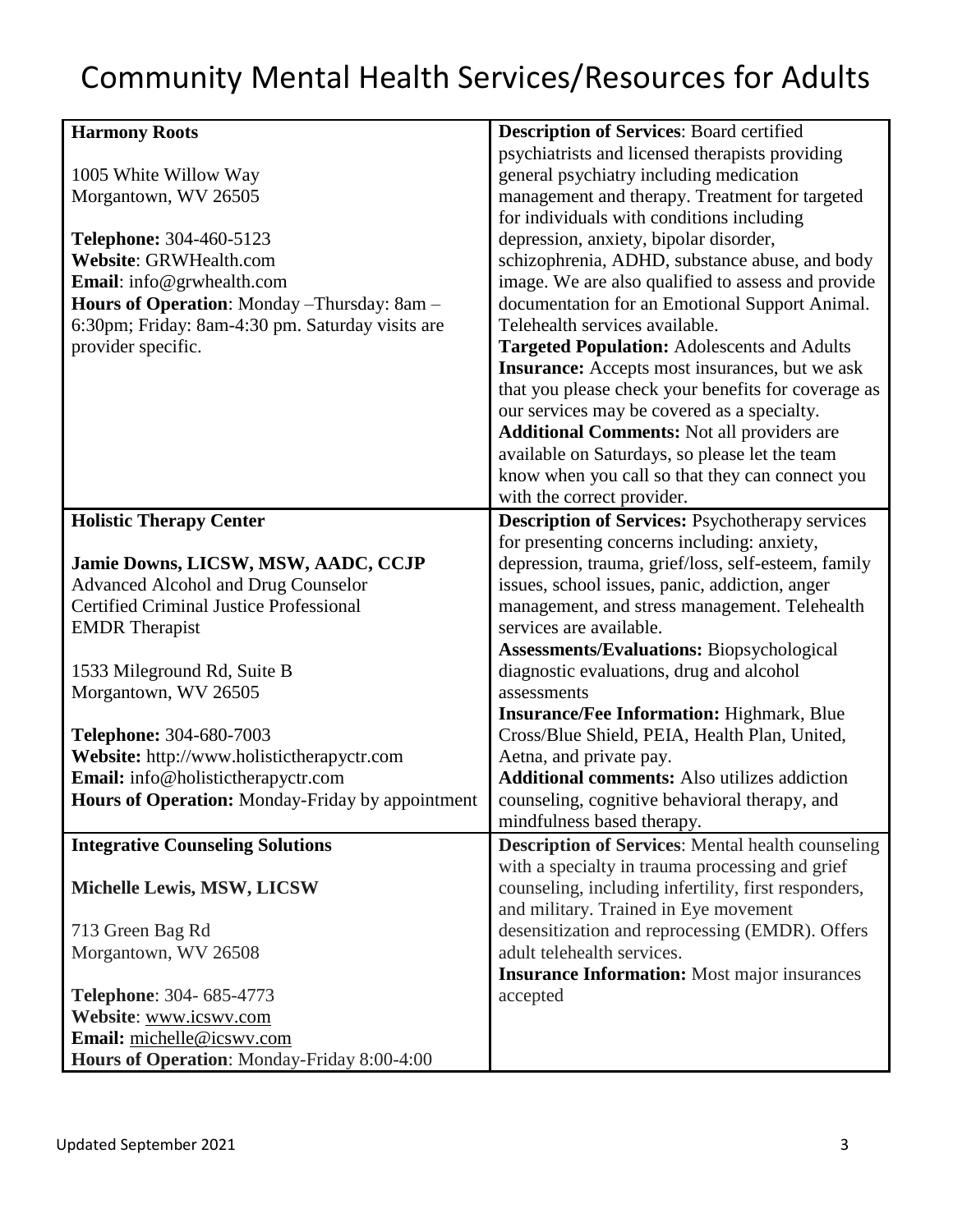| <b>Intensive Trauma Recovery</b>                                | <b>Description of Services: Treatment of trauma-</b>             |
|-----------------------------------------------------------------|------------------------------------------------------------------|
|                                                                 | related disorders using an intensive format. ITR <sup>TM</sup> ; |
| Telephone: 800-755-6105                                         | intensive trauma resolution; 2-4 hours a day for a               |
| Hours of Operation: By appointment- please call                 | minimum 20 hours within a few weeks. Virtual or                  |
| Email: info@helpfortrauma.com                                   | in-person options are available. Please call for a               |
| Website: www.traumatherapy.us                                   | pre-screening.                                                   |
|                                                                 | Targeted Population: Children/youth/adults, who                  |
| * Instinctual Trauma Response <sup>TM</sup> is what happened to | have survived a traumatic experience and have                    |
| you, ITR <sup>TM</sup> is how to resolve it. We connect         | adverse life issues caused by it.                                |
| individuals with ITR certified specialists around the           | <b>Insurance Information: Self-Pay upfront.</b>                  |
| county virtually or live depending on location.                 | Insurance may offer reimbursement to the client                  |
|                                                                 | under: "Out of Network Direct Reimbursement for                  |
|                                                                 | routine outpatient (90837) or intensive outpatient               |
|                                                                 | work." This depends on the policy and sometimes                  |
|                                                                 | if a primary care physician prescribed intensive                 |
|                                                                 | outpatient work. ITR accepts self-pay to reserve                 |
|                                                                 | the time upfront. We cannot guarantee                            |
|                                                                 | reimbursement. Some funds are available through                  |
|                                                                 | religious, private or public funds like VOCA                     |
|                                                                 | (Victims of Crime Act).                                          |
| <b>Lewis Counseling Practice</b>                                | <b>Description of Services:</b> Works with clients               |
|                                                                 | struggling with various anxiety disorders,                       |
| Amanda Lewis, MA, NCC, LPC                                      | depression, trauma, social adjustment concerns,                  |
| <b>Fanica Payne, MSW, LICSW</b>                                 | family changes, substance use concerns, grief and                |
| <b>Stephanie Carter, MSW, LGSW</b>                              | loss. Utilizes an eclectic treatment approach with a             |
|                                                                 | trauma informed approach. Telehealth                             |
| 7000 Coombs Farm Dr. Suite 202                                  | appointments are offered using a HIPAA                           |
| Morgantown, WV 26508                                            | compliant platform.                                              |
|                                                                 | Insurance: PEIA, Blue Cross Blue Shield, United                  |
| Telephone: 304-413-5002                                         | Health Care, The Health Plan, UPMC, self pay                     |
| Email: amanda@lewiscounselingpractice.com                       |                                                                  |
| Website: https://www.lewiscounselingpractice.com/               |                                                                  |
| <b>Hours:</b> Mon-Fri by appointment, including evening         |                                                                  |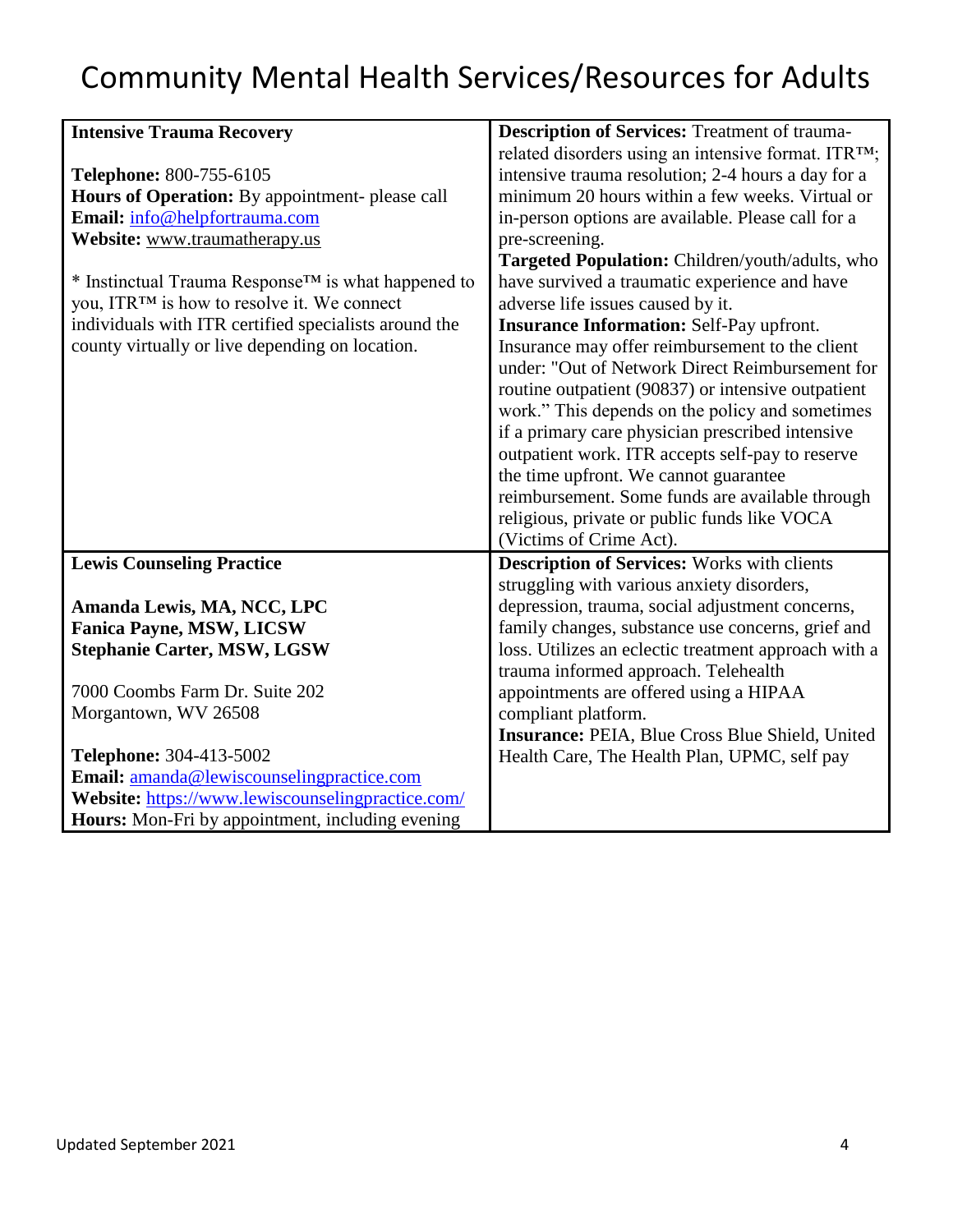| Libera, Inc.                                      | Description of Services: Libera, Inc. is a                |
|---------------------------------------------------|-----------------------------------------------------------|
|                                                   | registered $501\text{O}(3)$ whose mission is to create an |
| Karen Haring (Executive Dir.)                     | environment where women and teens in WV are               |
| Jessica Haring (Counselor)                        | empowered to live in freedom. Listen to stories           |
| P.O. Box 1147                                     | and help them to take steps toward emotional,             |
| Dellslow, WV 26531                                | intellectual, relational, spiritual, physical and         |
| <b>Telephone:</b> 304-460-5018 (For scheduling    | financial freedom. Provide vital connections              |
| appointments)                                     | through groups, individual counseling, mentoring,         |
| Telephone: 304-319-0970 (For other information)   | resources, workshops, and volunteer opportunities         |
| E-mail: liberawy@gmail.com                        | to help women find their identities, voices,              |
| Website Address: www.liberawv.com                 | strengths, purpose, and their freedom.                    |
|                                                   |                                                           |
|                                                   | <b>Assessment:</b> Through individual counseling and      |
|                                                   | art therapy techniques                                    |
|                                                   | <b>Targeted Population:</b> Women & teens                 |
|                                                   | <b>Insurance:</b> \$40 for those can afford the costs for |
|                                                   | individual counseling. Does offer pro bono                |
|                                                   | services for those who cannot pay.                        |
|                                                   | <b>Comments:</b> Groups meet once a week for 6            |
|                                                   | weeks and are held in all counties over north             |
|                                                   | central WV. Telehealth counseling available.              |
| <b>MonHealth Wedgewood Primary Care and</b>       | <b>Description of Services: Psychological</b>             |
| <b>Psychiatry</b>                                 | assessments/evaluations, diagnostic exams,                |
|                                                   | psychotherapy, medication management                      |
| 1000 Mon Health Medical Park Dr., Suite 1201      | Targeted Population: Children/adults                      |
| Morgantown, WV 26505                              | <b>Insurance:</b> Accepts most commercial insurances      |
|                                                   | and Medicaid. Does not accept Cigna insurance.            |
| Telephone: 304-599-9400                           |                                                           |
| Hours of Operation: Monday-Friday by appointment  |                                                           |
| $8:00 - 5:00$                                     |                                                           |
| Locations: Cheat Lake, Westover, Suncrest/Medical |                                                           |
| Park                                              |                                                           |
| <b>Mountaineer Psychological Services</b>         | <b>Description of Services: Psychological/behavioral</b>  |
| <b>Jennifer Myers, PhD</b>                        | health evaluation and treatment. We have licensed         |
|                                                   | psychologists and several counselors. We also             |
| <b>Morgantown Office</b>                          | provide couples, family, and group counseling,            |
| 4000 Coombs Farm Drive                            | and consultations.                                        |
| Bldg D, Unit 102                                  | <b>Assessment/Evaluations:</b> Diagnostic evaluations,    |
| Morgantown, WV 26508                              | identification of issues with behavioral problems,        |
|                                                   | truancy, substance abuse, ADHD, mood and                  |
| Telephone: 304-241-1766                           | anxiety, child abuse and neglect, trauma                  |
| Fax: 304-381-2648                                 | <b>Targeted Population: All ages</b>                      |
|                                                   |                                                           |
| Email: office@mountaineerpsyc.com                 | <b>Additional Comments:</b> A reasonable waitlist.        |
| Website: http://mountaineerpsyc.com/              | Accept court-ordered referrals. In-person and             |
| Hours of Operation: Mon-Fri 8:00-5:30             | telehealth options available.                             |
| Evening hours by appointment, no weekend          | <b>Insurance:</b> accepts most insurances, generally      |
| appointments                                      | tries to check during the referral process.               |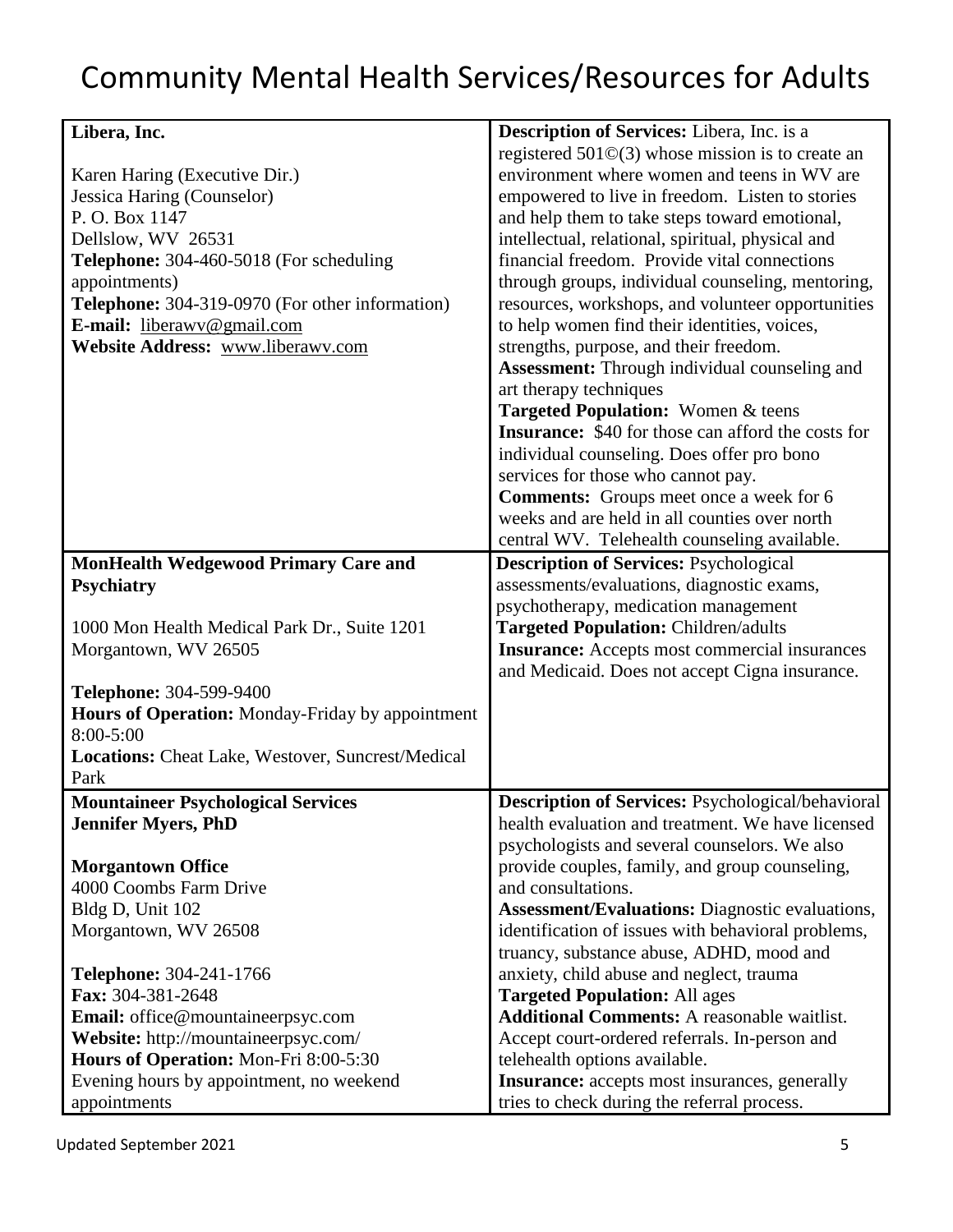| <b>Natural Resilience</b>                            | <b>Description of Services:</b> Integrative counseling                          |
|------------------------------------------------------|---------------------------------------------------------------------------------|
|                                                      | incorporates evidence based complementary and                                   |
| 2000 Coombs Farm Rd.                                 | alternative therapies with conventional treatments                              |
| Morgantown, WV 26508                                 | in the interest of providing holistic and                                       |
|                                                      | comprehensive care. Provides integrative services                               |
| 1277 Suncrest Towne Center                           | resulting in creative, individualized treatment                                 |
| Morgantown, WV 26508                                 | plans to address various emotional issues, daily                                |
|                                                      | stressors, and life goals.                                                      |
| Telephone: 304-381-2211                              | <b>Targeted Population: Resilient Kids-</b>                                     |
| Hours of Operation: Monday-Friday 8:30-5:00          | children/adolescents. Natural Resilience- adults.                               |
| Website: http://www.naturalresilience.org/           | <b>Insurance:</b> Aetna, Blue Cross/Blue Shield, PEIA,                          |
|                                                      | TRICARE, MHnet, Humana, webtpa, Coventry,                                       |
| *Connected to Resilient Kids                         | and The Health Plan. If your insurance is not listed                            |
|                                                      | here, we will inquire about becoming a provider.                                |
|                                                      |                                                                                 |
| <b>Neuropsychology Group of WV PLLC</b>              | <b>Description of Services: Our team of</b>                                     |
|                                                      | neuropsychologists have specialty training to                                   |
| 9000 Coombs Farm Dr., Suite 202                      | design effective assessments for a wide array of                                |
| Morgantown, WV 26508                                 | conditions which are known to have an impact                                    |
| Telephone: 304-554-0504                              | upon brain functioning. Assessments will provide                                |
| Fax: 304-554-0505                                    | valuable information which can be used to                                       |
| Email: referrals@ngwv.net                            | maximize a person's daily functioning. Specialty                                |
| <b>Office Hours: Monday-Friday 8:00-5:00</b>         | areas include ADHD, Pediatric Neuropsychology,                                  |
|                                                      | Traumatic Brain Injury, Concussions, Memory                                     |
|                                                      | Disorders, Neurologic Disorder including                                        |
|                                                      | Epilepsy, Psychiatric Disorders, Learning                                       |
|                                                      | Disorders, and general medical conditions.                                      |
|                                                      | <b>Targeted Population:</b> Services for all ages 4 and                         |
|                                                      | up.                                                                             |
|                                                      | <b>Insurance:</b> Accepts most insurance.                                       |
| <b>PSIMED Morgantown</b>                             | <b>Description of Services:</b> A comprehensive                                 |
|                                                      | mental health outpatient clinic that provides                                   |
| 1111 Van Voorhis Rd., Suite J                        | counseling and psychiatric care.                                                |
| Morgantown, WV 26505                                 | Target Population: Children, adolescents, adults,                               |
|                                                      | couples, and families.                                                          |
| Telephone: 304-212-5526                              | <b>Insurance:</b> Accepts the following insurances:                             |
| Website: https://www.psimedinc.com/morgantown/       | Aetna, BCBS, Humana, Medicare, PEIA                                             |
|                                                      |                                                                                 |
| Hours of Operation: Mon., Tues., Thurs., Fri. - 8:00 | (Healthsmart), The Health Plan, Tricare, United<br>Healthcare, Cigna, and UMWA. |
| to 5:00; Wed, 8:00 to 8:00; Open one Saturday a      |                                                                                 |
| month.                                               |                                                                                 |
|                                                      |                                                                                 |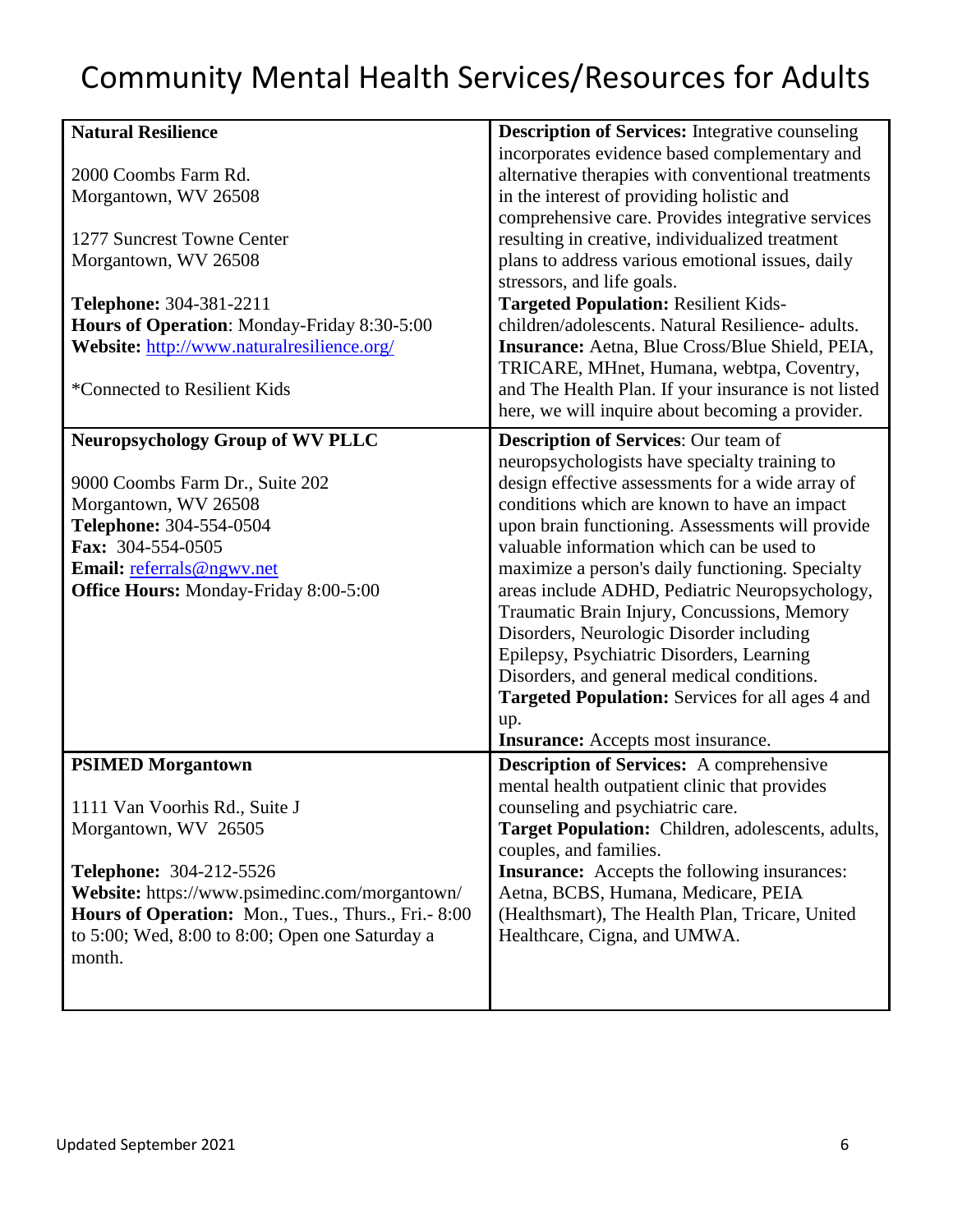| <b>Quin Curtis Center</b>                         | Description of Services: Child, individual,<br>couples, and family therapy for a wide range of<br>emotional and behavioral difficulties. |
|---------------------------------------------------|------------------------------------------------------------------------------------------------------------------------------------------|
| Stephanie R. McWilliams, Ph.D                     |                                                                                                                                          |
| Assistant Professor, Department of Psychology     | <b>Assessments/Evaluation Types: Learning</b>                                                                                            |
| <b>Assistant Director, Quin Curtis Center</b>     | disabilities, ADHD, neuropsychology, ASD, IQ                                                                                             |
| <b>WVU Department of Psychology</b>               | <b>Insurance:</b> No insurance is accepted. Each                                                                                         |
| 53 Campus Drive                                   | session is paid in cash or check based on a sliding                                                                                      |
| P.O. Box 6040                                     | scale of \$5-60.                                                                                                                         |
| Morgantown, WV 26506                              |                                                                                                                                          |
|                                                   | <b>Additional Comments:</b> This is a training clinic.                                                                                   |
| Phone: 304-293-1824                               | Clients will be seen by graduate level students                                                                                          |
|                                                   | who are supervised by a PhD level supervisor.                                                                                            |
| Email: OCC@mail.wvu.edu                           | Telehealth is available.                                                                                                                 |
| <b>Hours of Operation:</b>                        |                                                                                                                                          |
| WVU School Year (mid-August through May)          |                                                                                                                                          |
| Monday-Wednesday, 9:00-6:00; Thursday. 9:00-5:00; |                                                                                                                                          |
| Friday, 9:00-4:00                                 |                                                                                                                                          |
| *Summer (May through mid-August)                  |                                                                                                                                          |
| Monday-Thursday, 10:00-4:00                       |                                                                                                                                          |
| <b>Sonder</b>                                     | <b>Description of Services:</b> Individual and family                                                                                    |
|                                                   | therapy for adolescents and adults, general                                                                                              |
| Valerie Stansberry, MS, LPC, CRC                  | psychiatric conditions (e.g., depressive disorders,                                                                                      |
| Terry Chapman, MSW, LICSW                         | anxiety, trauma and stressor related disorders,                                                                                          |
| Kathy Servian, MA, LPC, ALPS, ICGC                | etc.). Specialized focus on eating disorders with a                                                                                      |
|                                                   | multidisciplinary treatment approach that includes                                                                                       |
|                                                   |                                                                                                                                          |
| 709 Beechurst Seneca Center, Suite 30 B           | the pediatrician and nutritionist who specializes in                                                                                     |
| Morgantown, WV 26505                              | eating disorders. Telehealth counseling available.                                                                                       |
| Telephone: 304-291-9491                           | <b>Insurance:</b> We accept Blue Cross Blue Shield,                                                                                      |
| Website: www.therapyatsonder.com                  | PEIA, Aetna, Health Plan, and out-of-network                                                                                             |
| Hours of Operation: 9:00 am to 6:00 pm Tuesday    | policies. The fee for services will depend on the                                                                                        |
| through Friday; Closed Mondays; Times may vary by | insurance contracted rate. Generally, prefer not to                                                                                      |
| appointment.                                      | do out of network policies.                                                                                                              |
|                                                   |                                                                                                                                          |
| Theresa Williams, L.P.C                           | <b>Description of Services: Counseling services</b>                                                                                      |
|                                                   | related to school/general adjustment issues. Offers                                                                                      |
| 425 Industrial Ave. Suite 204                     | play therapy, EMDR therapies, parenting support,                                                                                         |
| Morgantown, WV 26505                              | anxiety, depression, and grief counseling.                                                                                               |
|                                                   | Telehealth counseling available.                                                                                                         |
| Telephone: 304-216-1160                           | Targeted Population: Children, Teens, and                                                                                                |
| Website: www.theresawilliamscounseling.com/       | Adults                                                                                                                                   |
| Hours of Operation: Weekday/Evenings/some         | <b>Insurance:</b> Most medical insurances accepted                                                                                       |
| weekend hours                                     |                                                                                                                                          |
|                                                   | (Blue Cross Blue Shield, Health plan, Aetna, 4                                                                                           |
|                                                   | Most, Chips, PEIA, etc.), cannot accept medical                                                                                          |
|                                                   | card.                                                                                                                                    |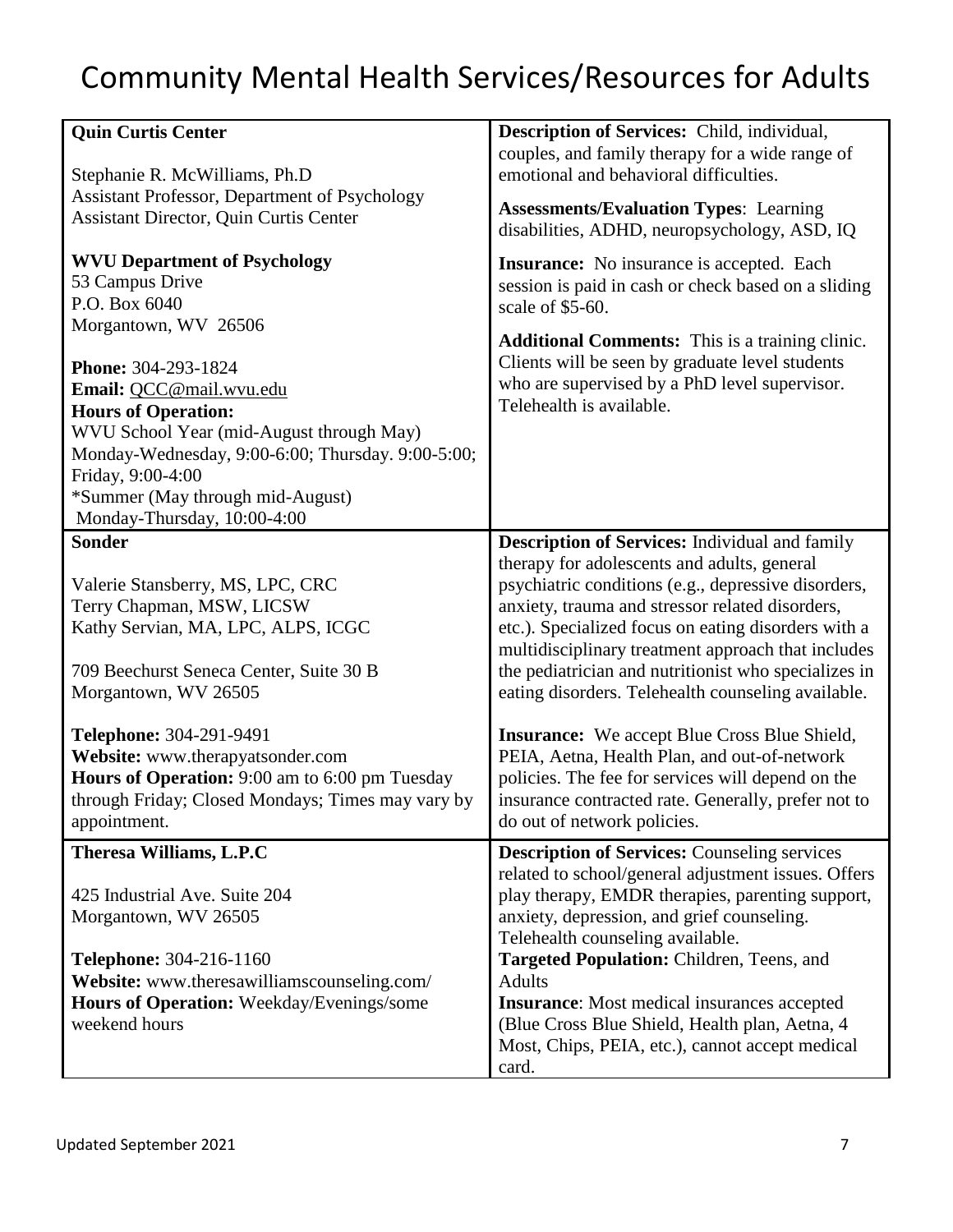| <b>Tobacco Treatment- WVU Medicine</b>               | <b>Description of Services:</b> Tobacco Treatment is a   |
|------------------------------------------------------|----------------------------------------------------------|
| <b>Region Four Tomorrow</b>                          | class that is designed to limit or stop the person's     |
|                                                      | tobacco use. Classes are open to anyone that uses        |
| Telephone: 304-623-5661 ext. 1297                    | any type of tobacco. Registration is open for all        |
|                                                      | ages.                                                    |
| <b>Devon Cunningham</b>                              | <b>Additional Comments: Classes are virtual every</b>    |
| Email: devon.cunningham@wvumedicine.org              | Monday                                                   |
|                                                      |                                                          |
| <b>Kelly Davis</b>                                   |                                                          |
| Email: kdd0010@wvumedicine.org                       |                                                          |
| <b>United Summit Center</b>                          | <b>Description of Services: Psychological/</b>           |
| <b>WVU Medicine</b>                                  | Psychiatric Services.                                    |
|                                                      | <b>Additional Comments: *** Chalk Talk for</b>           |
| 6 Hospital Plaza                                     | school personnel. USC is providing a free support        |
| Clarksburg, WV 26301                                 | group to teachers and school personnel. This is an       |
|                                                      | offering for all school service personnel across the     |
| Telephone: 304-623-5661                              | state. The support group will be held via zoom           |
| 24 Crisis Line: 1-800-786-6480                       | every Tuesday at 4 pm and facilitated by a               |
| Fax: 304-623-2989                                    | Licensed Professional Counselor. Link below:             |
| <b>Hours:</b> M-F 8:30-5:00. evenings by appointment | https://zoom.us/j/2703522027?p-                          |
|                                                      | wd=cDdxY2ttbU51RVFrMmpnbyt-DaVBOUT09                     |
| <b>United Summit Center- Healthy Minds</b>           | <b>Description of Services: Provides online meetings</b> |
| <b>WVU Medicine</b>                                  | for parents/guardians, teen parents, children and        |
| <b>Nurturing Parenting Program</b>                   | teens to improve family dynamic. Parents and             |
|                                                      | children will learn to: develop family rules,            |
| <b>Paige Shanholtz, Family Coordinator</b>           | express anger without violence, give and receive         |
| Email: paige.shanholtz@wvumedicine.org               | positive recognition, discipline without spanking,       |
| Telephone: 304-623-5661 ext. 1217                    | hitting, or yelling, communicate feelings honestly,      |
|                                                      | develop quality "time in", practice nurturing            |
| <b>Jeannie McGinty, Family Coordinator</b>           | routines, etc.                                           |
| Email: Jeannie.mcginty@wvumedicine.org               | <b>Additional Comments: All meeting via WebEx.</b>       |
| Telephone: 304-623-5661 ext. 1251                    | Parents/Guardians: Thursdays 2pm, Teen Parents:          |
|                                                      | Tuesdays 2 pm, Children ages 5-10: Wednesdays            |
|                                                      | 2pm, Teens: Wednesdays 3 pm                              |
| <b>Valley Health Care System</b>                     | <b>Description of Services:</b>                          |
|                                                      | Mental Health Services: Psychological testing and        |
| Crisis Line: 1-800-232-0020 (24/7)                   | therapy, psychiatric evaluation, medication              |
| <b>Suicide Prevention Hotline: 1-800-273-8255</b>    | management, care coordination, supported                 |
|                                                      | housing, clubhouse program, homeless outreach            |
| <b>Morgantown Office</b>                             | program, Valley Assertive Community Treatment            |
| 301 Scott Avenue                                     | Program, prevention of suicide, Crisis                   |
| Morgantown, WV 26508                                 | Stabilization Plan.                                      |
| Telephone: 304-296-1731                              | <b>Intellectual and Developmental Disabilities:</b>      |
| Fax: 304-225-2288                                    | Waiver Community Support, service coordination,          |
|                                                      | family support program, site-based day                   |
| Marion County Office: 304-366-7174                   |                                                          |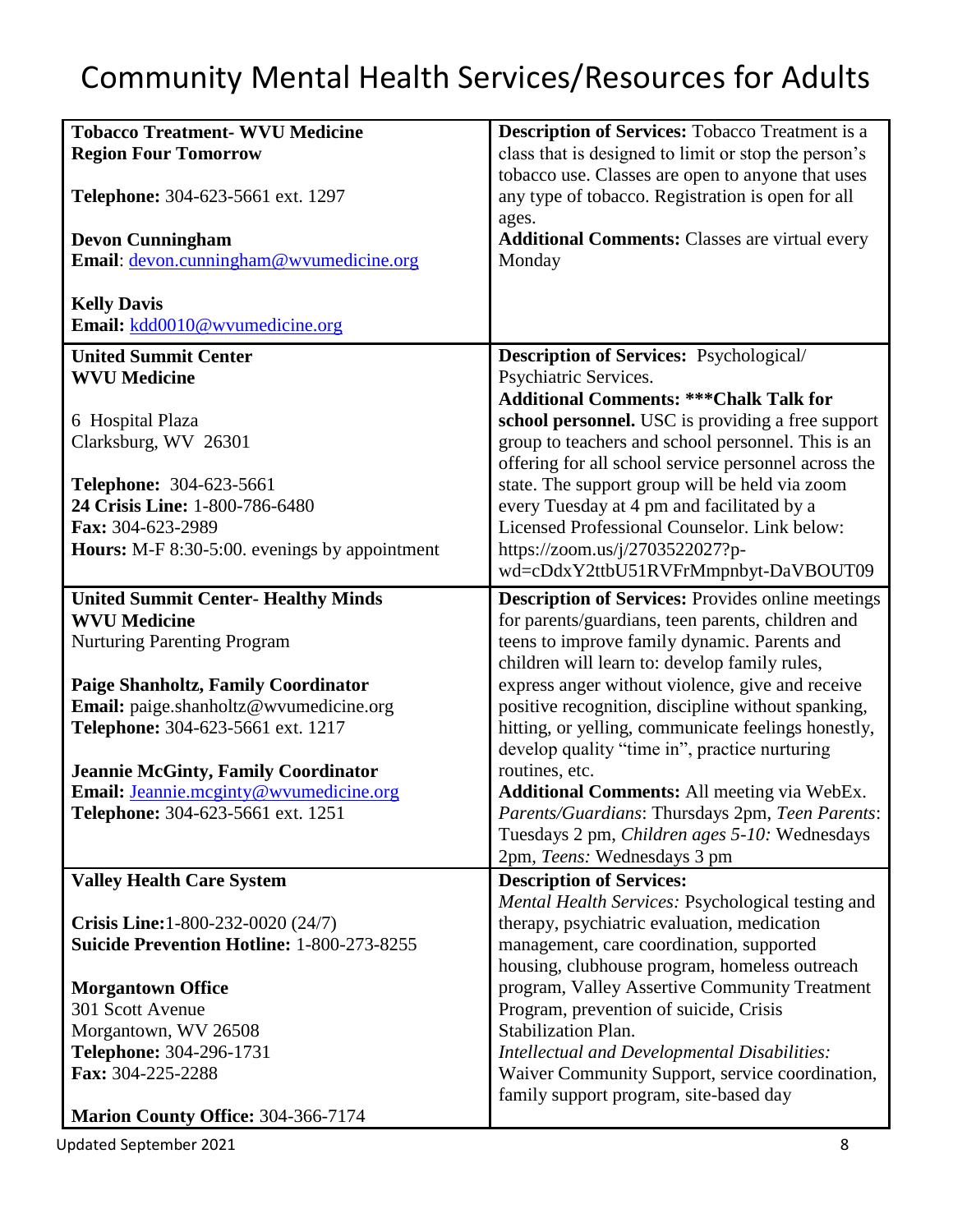| Preston County Office: 304-329-1059<br>Taylor County Office: 304-265-3947<br><b>WEBSITE:</b> www.valleyhealthcare.org                                                                                                                                                                                                                                   | habilitation program, residential for developmental<br>disabilities.<br>Chemical Dependency Services: counseling for<br>substance abuse/addiction and recovery,<br>counseling for children of alcoholics/addicts,<br>consultation and screening, DUI services,<br>intensive adult outpatient program, intensive<br>adolescent outpatient program, Alpha Chemical<br>Dependency Treatment Unity (ACT Unit), New<br>Beginnings Extended Care Program for women,<br>and CHRRP House (sober living facility).<br>Targeted Populations: Children, Adolescents,<br><b>Adults</b><br><b>Insurance:</b> Take most insurances, including<br>Medicaid and Medicare.                                                                                     |
|---------------------------------------------------------------------------------------------------------------------------------------------------------------------------------------------------------------------------------------------------------------------------------------------------------------------------------------------------------|-----------------------------------------------------------------------------------------------------------------------------------------------------------------------------------------------------------------------------------------------------------------------------------------------------------------------------------------------------------------------------------------------------------------------------------------------------------------------------------------------------------------------------------------------------------------------------------------------------------------------------------------------------------------------------------------------------------------------------------------------|
|                                                                                                                                                                                                                                                                                                                                                         |                                                                                                                                                                                                                                                                                                                                                                                                                                                                                                                                                                                                                                                                                                                                               |
| <b>Wellness Way Counseling Service</b><br>48 Donley St., Suite 103-J<br>Marina Tower (Waterfront)<br>Morgantown, WV<br><b>Telephone: 304 554-2170</b><br>Email: wellnessway123@gmail.com<br>Website: www.wellnesswaycounseling.com<br>Hours: Mon-Fri, 9:00-7:00                                                                                         | <b>Description of Services:</b> Private practice mental<br>health outpatient counseling service operated by<br>National Board Certified Counselors. Telehealth is<br>available.<br><b>Target Populations:</b> adults as well as children for<br>anxiety, panic attacks, depression, grief and loss,<br>divorce, relationship issues, ADHD, PTSD,<br>women's issues (PMS, PmDD, menopause), men's<br>issues. Currently taking new clients.<br><b>Insurance:</b> Blue Cross/Blue Shield, P.E.I.A.<br>Tricare, Military One Source, and some EAP Plans<br><b>Additional Comments: Premier provider for</b><br>teachers and educators offering stress and anxiety<br>management. We are also available for in-service<br>for educators and staff. |
| <b>Wellspring Family Services</b><br>827 Fairmont Road, Suite 201,<br>Morgantown, WV 26501<br>Telephone: 304-292-1716<br><b>Emergency Telephone: 800-280-2229</b><br>Fax: 304-292-1766<br>Hours of Operation: 8:30-5:00 (M-F)<br>Evening hours by appointment<br>Website: https://www.crittentonwv.org/wellspring<br>Email: info@crittentonservices.com | <b>Description of Services: Outpatient/In-Home</b><br>Behavioral Treatment agency; services include<br>comprehensive assessments, individual and family<br>therapy, focus on trauma specific services,<br>supportive counseling, behavior modification,<br>targeted case management, and court reports.<br>Telehealth counseling is available.<br><b>Targeted Populations:</b> Ages 4 through adults<br><b>Insurance:</b> WV Medical card, some private<br>insurances, and self-pay.                                                                                                                                                                                                                                                          |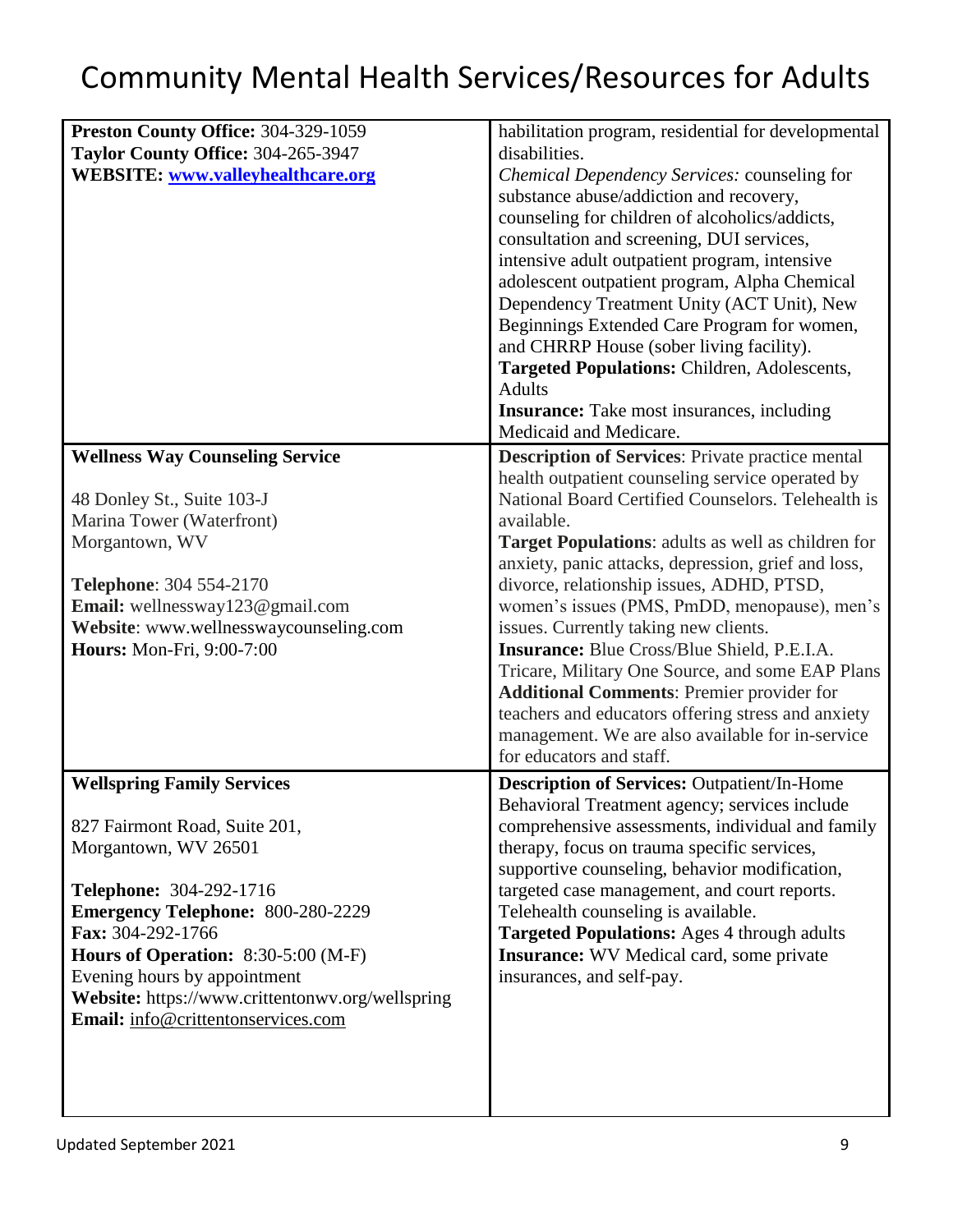| <b>Whole Brain Solutions, LLC</b>                 | <b>Description of Services: Trauma and</b>             |
|---------------------------------------------------|--------------------------------------------------------|
| 121 Simpson St.                                   | neuroscience informed psychotherapy services,          |
| Morgantown, WV 26501                              | including a diverse and eclectic approach to client    |
|                                                   | issues and concerns. Specializing in play therapy,     |
| Miranda Riffle, MA, LPC, NCC, EMDR-C              | creative expression therapy, EMDR, talk therapy,       |
| <b>Licensed Professional Counselor</b>            | trauma-informed yoga and reiki, Whole Brain            |
| E-mail: mirandariffle20@gmail.com                 | Solution offers an array of therapeutic services to    |
|                                                   | help clients of various ages deal with trauma,         |
| Sydney Menigoz, MS, LPC, NCC, EMDR-C              | mood disorders, substance use, addiction, anxiety,     |
| <b>Licensed Professional Counselor</b>            | depression, or behavioral issues.                      |
| E-mail: sydney@wholebrainsolutionswy.com          | <b>Targeted Population:</b> Children and adolescents   |
|                                                   | 5-18 years, parents of adolescents, young adults       |
| <b>Brittany Hutchinson</b>                        | <b>Insurance:</b> Accepts PEIA, Aetna, The Health      |
| Provisionally Licensed Counselor                  | plan, Blue Cross Blue Shield, Highmark, Tricare,       |
| <b>Email:</b>                                     | or cash pay. Sliding scale available.                  |
| Brittany.hutchinson@wholebrainsolutionswy.com     | <b>Comments:</b> Telehealth counseling is available.   |
|                                                   | Initial consults via telehealth services               |
| Website: www.wholebrainsolutionswv.com            |                                                        |
| Hours of Operation: 9am-7pm (Monday-Friday)       |                                                        |
| <b>WM Counseling</b>                              | <b>Description of Services:</b> Therapeutic approaches |
|                                                   | include humanistic, reality, psychodynamic, CBT;       |
| 50 Clay Street, Suite 3                           | *Specific training in current trauma models of         |
| Morgantown, WV 26501                              | Trauma-Focused CBT, and CPT. Telehealth                |
|                                                   | counseling is available.                               |
| <b>Esther Ervin, LPC</b>                          | Targeted Populations: LGBTQ issues, change of          |
| <b>Ashleigh Mills, LPC</b>                        | life stressors, depression, and anxiety                |
| Leesa Jackson, LPC                                | <b>Insurance:</b> Accepts PEIA, Cigna, Blue Cross      |
| <b>Amy Dale, Provisionally Licensed Counselor</b> | Blue Shield, The Health Plan, UMR, UHC, Optum          |
|                                                   | Network, Aetna, Beacon, Value Options, Benefits        |
| Telephone: 304-381-4831                           | Assistance, Tricare, Compsych, out of network*         |
| Email: office@counselingwm.com                    | (*depends on carrier benefit; also offers private      |
| Website: www.wmcounseling.net                     | pay and sliding scale options                          |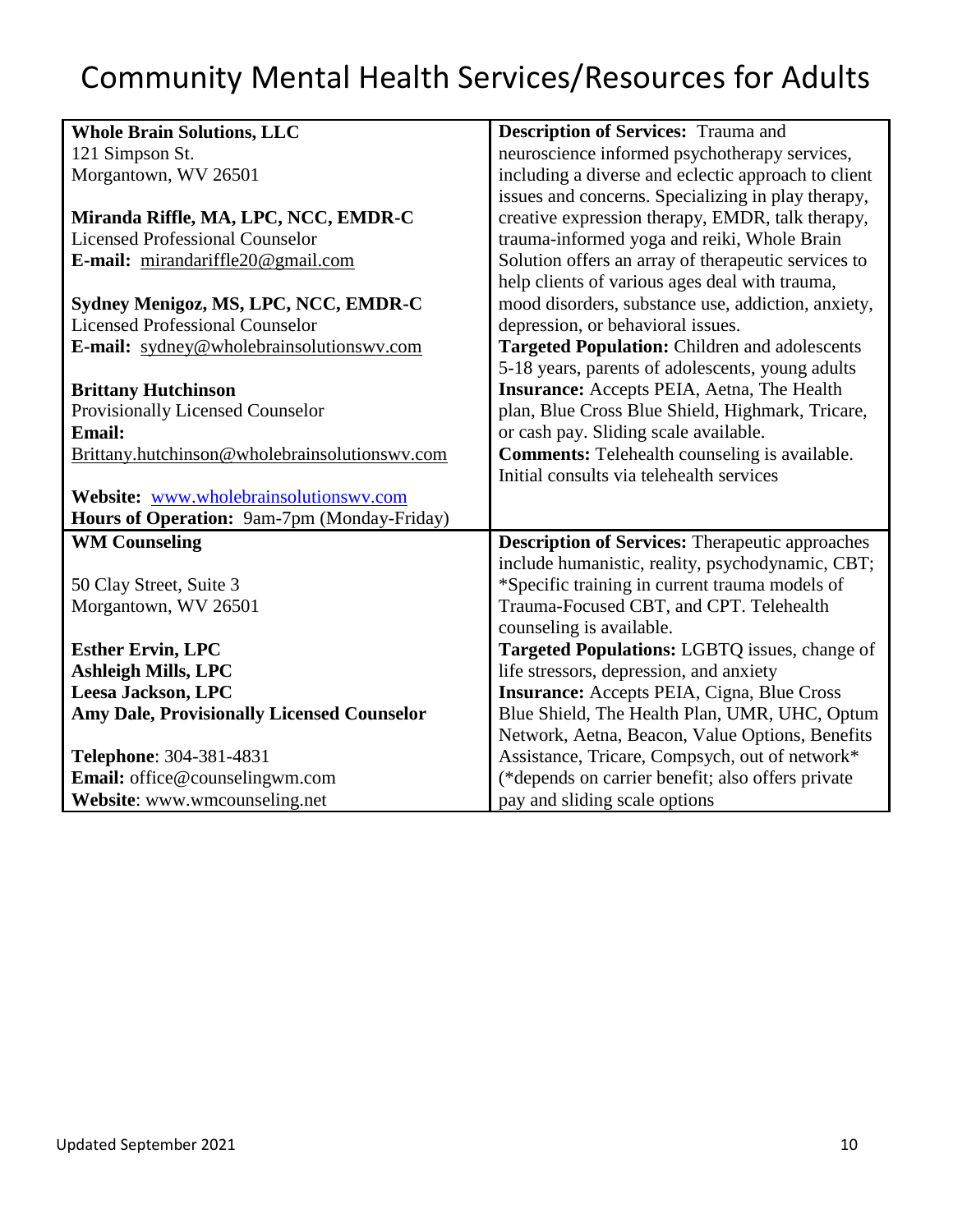| <b>Women in Balance</b>                                  | <b>Description of Services:</b> Individual counseling                                                      |
|----------------------------------------------------------|------------------------------------------------------------------------------------------------------------|
|                                                          | addressing a variety of mental health concerns                                                             |
| 3000 Coombs Farm Rd, Suite 102                           | including: depression, anxiety, grief and loss,                                                            |
| Morgantown WV 26508                                      | eating disorders, domestic abuse, self-esteem                                                              |
|                                                          | issues, marital issues, infidelity, Postpartum                                                             |
|                                                          |                                                                                                            |
| Jennifer L. Walker, M.Ed., LPC                           | Depression, LGBT counseling, blended families,                                                             |
| Owner & Counselor                                        | sexual trauma, chronic health conditions,                                                                  |
|                                                          | parental/motherhood stressors, and more.                                                                   |
| Telephone: 304-241-1097                                  | Relationship/family counseling available,                                                                  |
|                                                          | including Parent-Child Interaction Therapy                                                                 |
| Websites: http://www.womeninbalancellc.net/              | (PCIT), parenting support, behavior management                                                             |
|                                                          | and effective discipline, co-parenting, etc.                                                               |
| Hours of operation:                                      |                                                                                                            |
|                                                          |                                                                                                            |
| Monday-Thursday: 8 am-8 pm                               | <b>Insurance:</b> Accepts Blue Cross Blue Shield (All                                                      |
| Friday- 9 am- 3 pm                                       | Plans), PEIA, Aetna, Tricare, The Health Plan                                                              |
| Saturday appointments available as needed                | CHIP of WV, Magellan, Cigna, UPMC                                                                          |
|                                                          | (Commercial, Value, Value Select, and UPMC for                                                             |
| *Affiliated with Children in Balance                     | Kids), United Behavioral Health, cash pay and                                                              |
|                                                          | sliding scale                                                                                              |
|                                                          |                                                                                                            |
| <b>WV Family Grief Center</b>                            | <b>Description of Services:</b> Our goal is to provide a                                                   |
|                                                          | safe place with safe people for children, teens, and                                                       |
| Morgantown Church of Christ                              | their families to: know they are not alone in their                                                        |
| 361 Scott Avenue                                         | grief; share their feelings, memories, and                                                                 |
| Morgantown, WV 26508                                     | experiences in an atmosphere of non-judgmental                                                             |
|                                                          | acceptance; see that what they are going through is                                                        |
| Mailing Address: 364 Patterson Drive #309                | normal; know that hope and healing are possible.                                                           |
| Morgantown, WV 26505                                     | Families Coping with Change Program provides                                                               |
|                                                          | information to assist children, families, and                                                              |
|                                                          |                                                                                                            |
| Telephone: 304-282-4935                                  | caregivers who are dealing with a life-threatening                                                         |
| Email: wecare@wvfgc.org                                  | illness and possible death of a loved one.                                                                 |
| Website: https://www.wvfgc.com/                          | Bereavement Peer Support Groups offers group                                                               |
|                                                          | sessions for children, teens, and their caregiver                                                          |
|                                                          | every Thursday 6:00-7:30.                                                                                  |
|                                                          | Adult Bereavement Support Group meet the                                                                   |
|                                                          | second and fourth Thursday 6:00-7:30                                                                       |
|                                                          | Target Population: Children and families.                                                                  |
|                                                          | <b>Additional Comments:</b> Must call first to register.                                                   |
|                                                          | No fees for this group.                                                                                    |
|                                                          |                                                                                                            |
| <b>WV System of Care (Region One)</b>                    | <b>Description of Services:</b> Provides spectrum of                                                       |
| <b>WVDHHR-Bureau for Children &amp; Families</b>         | community-based services and supports for                                                                  |
|                                                          |                                                                                                            |
|                                                          | children/youth and their families with, or at risk                                                         |
| <b>Regional Clinical Coordinator:</b>                    | of, out of home care. The services provided are                                                            |
| Danielle Hinderman, MSW                                  | organized into a coordinated network, build                                                                |
|                                                          |                                                                                                            |
|                                                          | meaningful partnerships with youth and families,                                                           |
| <b>Wellspring Family Services</b><br>2606 National Road, | and address cultural and linguistic needs in order<br>to help individuals function better at home, school, |